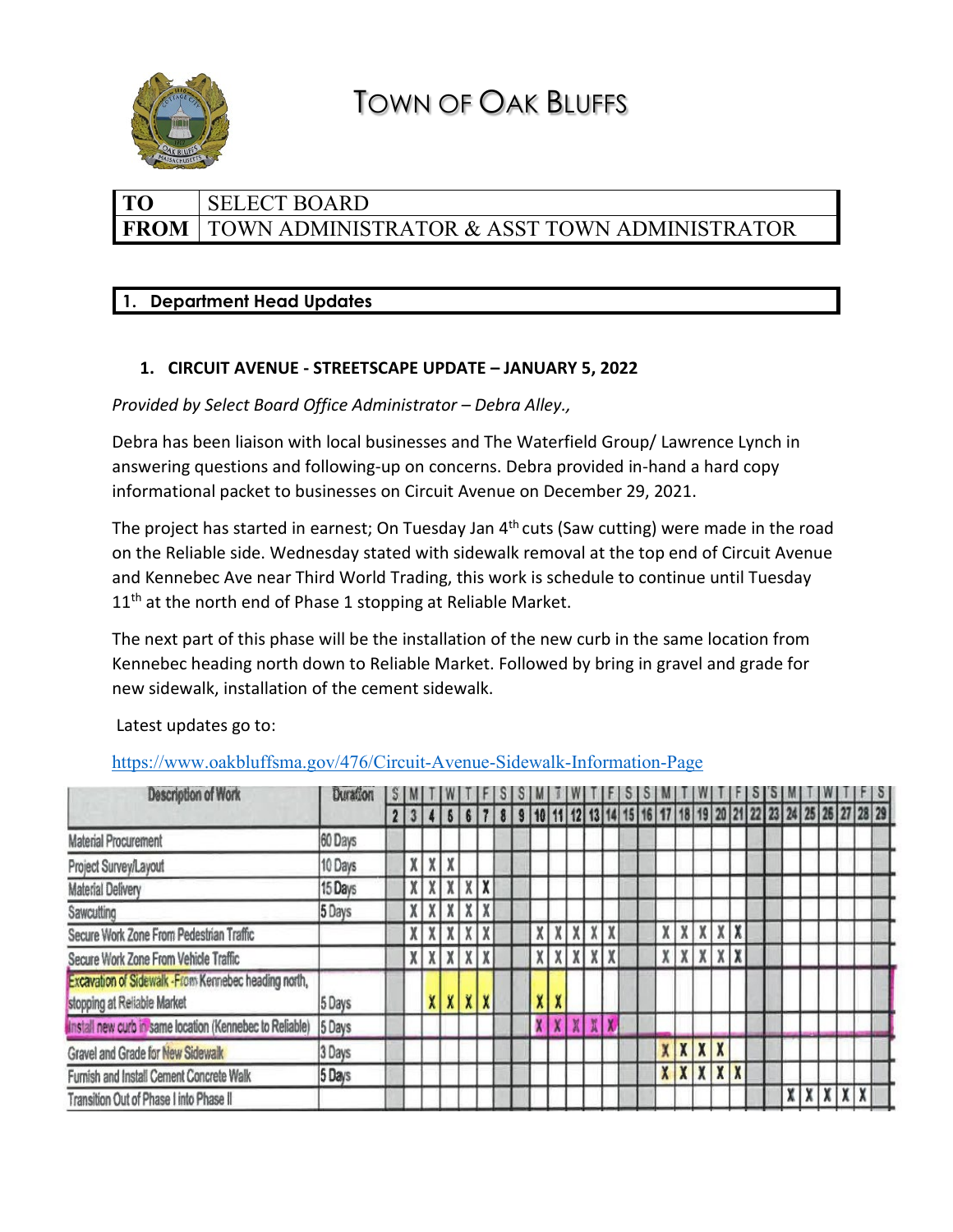## **2. TOWN CLERK OFFICE NOTIFICATION:** *Provided by Town Clerk Colleen Morris*

- 152 census forms for 2022 have been mailed with dog license renewal forms for all OB residents to look out for.
- Nomination papers are available to anyone interested in running for office. The deadline to obtain papers is Tuesday, February 22nd at 5 pm.

## **3. BOH UPDATE ON COVID-19 TEST DISTRIBUTION AND UPCOMING DATES**

## *Provided by Health Agent – Meegan Lancaster*

## **SHIPMENT 1**

1/3/2022 – 585 kits received.

- 450 kits distributed on 1/4 at Town hall in 3 hours
	- o Residency was verified by Town Clerk and tests distributed by Administrative Assistant (Thank you Lorna and Colleen!!!).
	- $\circ$  Very smooth. Wait times briefly approached 10 minutes during the first 30-40 minutes and then went down to 1-5 minutes.
	- $\circ$  Remainder of tests distributed to Town departments and community partners



## **SHIPMENT 2**

Anticipated delivery date January 10th (may change) – 1350 kits to be delivered

- Pick up site being set up at Town Hall with shelter and lighting in order to facilitate evening distribution for working people
- 120 kits to be distributed to Island Elderly Housing
- 150 kits to be distributed to Oak Bluffs businesses
- Remainder for Town distribution anticipated to occur on Thursday 1/13 from 3-6pm

## **SHIPMENT 3**

Anticipated delivery date – week of January 17th (tbd) – 2700 kits to be delivered

• Distribution to be continued. Hoping to have a Saturday distribution on 1/22.

#### **SHIPMENT 4**

• TBD

Anticipate completion of distribution of a total of approximately 5185 kits (10370 tests) in Oak Bluffs by end of week 1/22/2022.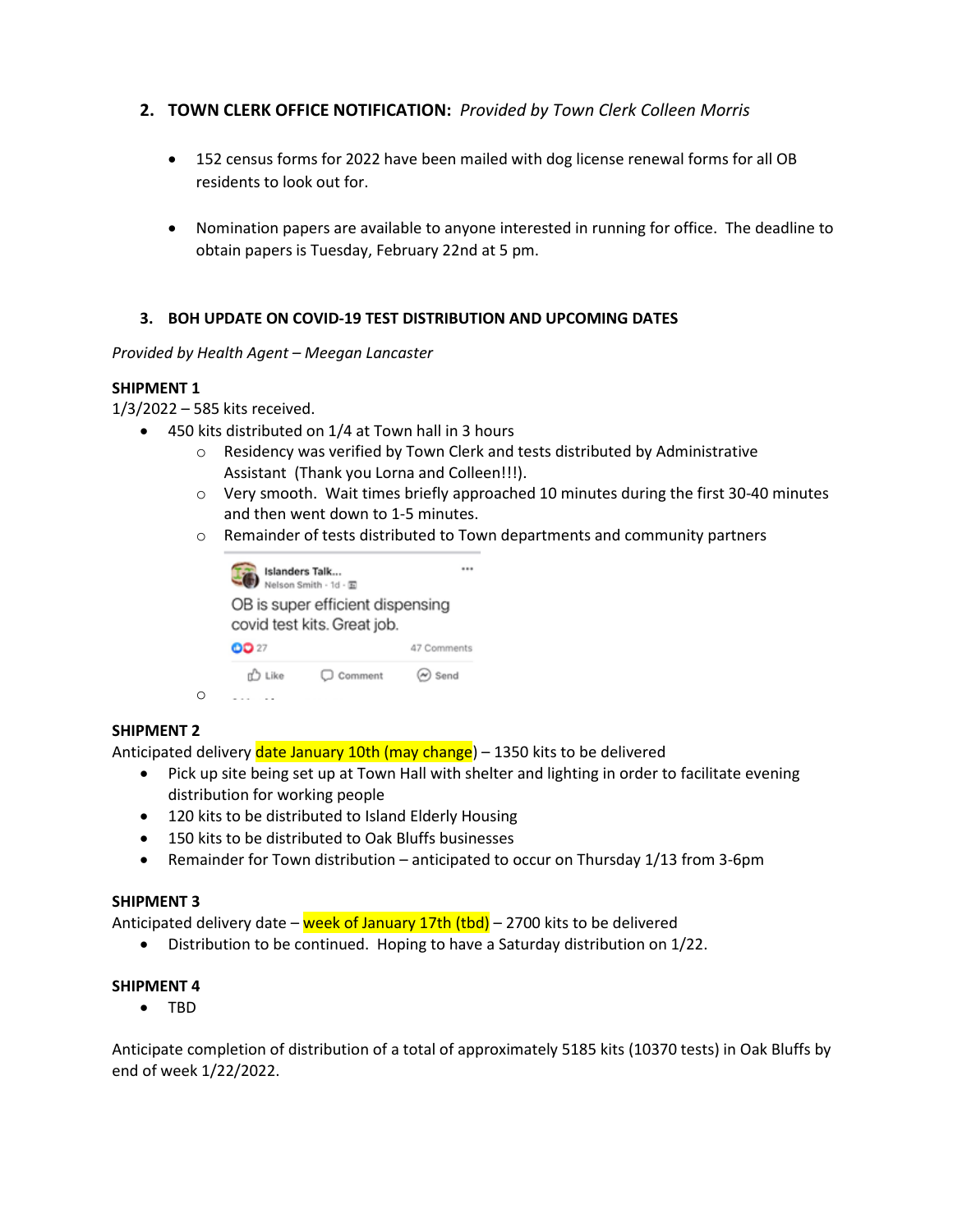## **4. COVID - TOWN EMPLOYEE POLICIES**

## *Human Resources Dept update, Assistant Town Administrator.*

Last week I re-issued the employee workplace policies on the Town's response to COVID in the workplace to establish where we stand today on protocols. While some emergency protocols are rescinded, several are ongoing:

- 1. Mask mandate is still required in Town Buildings and when working with other employees;
- 2. General Hygiene including social distancing provisions still apply;
- 3. In-person meetings can be done remote is preferable at this time.

The biggest change is incorporating the new quarantine and isolation guidelines from the CDC which cut quarantine down from 10 to 5 days, with mask wearing if you test positive.

There are now specific rules for exposure depending on vaccination status. This involves working caseby-case with each employee when a situation arises to determine how long, if any, time is needed out of the workplace. We no longer need to blanket everyone with a 10 day isolation lock down.

COVID is now a constant in the workplace and the Town must be nimble and informed of current State/ Federal guidelines, which are now working on keeping doors open and businesses operational.

## **5. NEW TOWN HALL STATUS**

The new Town Hall is on a pathway to temporary Certificate of Occupancy (CO) with a punchlist being drafted of the final tasks. Elevator, HVAC systems, Fire Alarm testing, Life and Safety inspections are being scheduled.

COVID played its part with delay due to worker positive tests, which held up flooring completion for a week to observe quarantine protocols, which in turn delayed furniture installation. Flooring is expected to be completed the week ending Jan 14. Furniture is now scheduled for the week of January 24 through 28.

Final needs after temp CO will be miscellaneous punchwork and the exterior light poles, which have suffered from continued supply chain delays for delivery.

Landscaping is mostly complete with balance of plants and stone wall on the south evaluation done this week. The Dellbrooke work trailer will be removed around Jan 28, with a clean-up of the area.

Before the building is handed over, owner training is required on building systems, and I believe IT, the Facilities Coordinator and Town Management may have to complete a 2 hour class on the key system. Gone are the days of getting keys cut at Philips.

Moving dates are tentatively scheduled February 17-18 with Town Hall Offices closed for the shift – if this is confirmed then ribbon cutting will be the day after Presidents Day on February 22.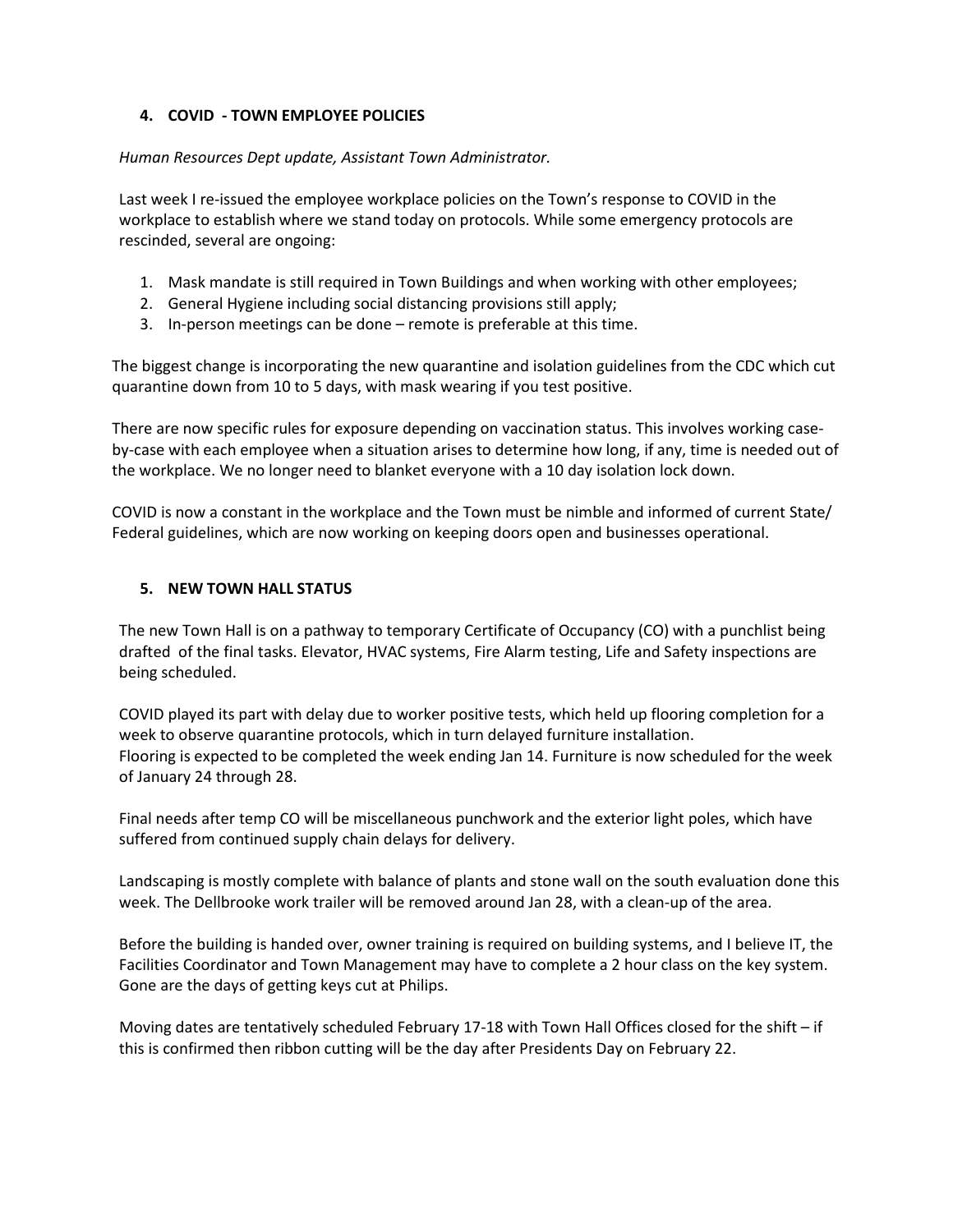# **2. Financial Report**

## *Financial Update* :

*Provided by Assistant Accountant Carrie Blair*

Financial reports are available through January 6<sup>th</sup>, 2022.

For this period, I have attached the summary revenue and expenditure reports, along with the monthly analysis of Local Estimated Receipts (LER) for FY21 and FY22. LER Receipts are lower than last year at this time; however, that will change soon as the Other Excise receipts will be recorded this week.

Expenditures are currently at 48% year to date.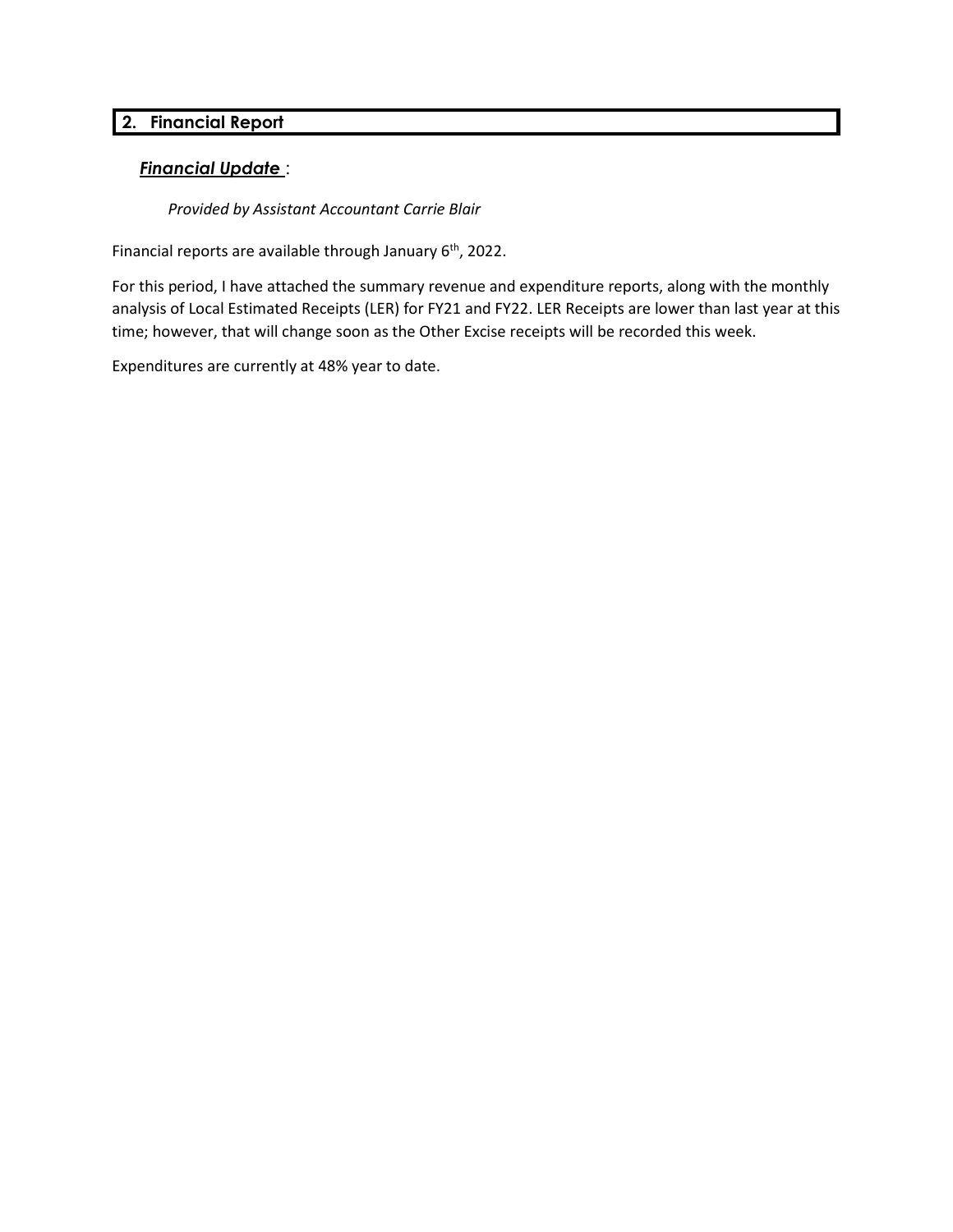#### Preliminary Fiscal Year 2022 Local Estimated Receipts By Monthly Collections (Unaudited)

|                                   |   | <b>JUL</b> |   | <b>AUG</b>   |    | <b>SEP</b>                                                                                                                                            | OCT     |    | <b>NOV</b>   |      | <b>DEC</b>               |     | <b>JAN</b>     | <b>FEB</b>               |    | <b>MAR</b>               | <b>APR</b>               | MAY  |   | <b>JUN</b>               | <b>YTD</b> |
|-----------------------------------|---|------------|---|--------------|----|-------------------------------------------------------------------------------------------------------------------------------------------------------|---------|----|--------------|------|--------------------------|-----|----------------|--------------------------|----|--------------------------|--------------------------|------|---|--------------------------|------------|
|                                   |   |            |   |              |    |                                                                                                                                                       |         |    |              |      |                          |     | as of 1/6/22   |                          |    |                          |                          |      |   |                          |            |
| 01 MV Excise                      |   | 19,857     |   | 50,566       |    | 23,641                                                                                                                                                | 34,214  |    | 26,872       |      | 34,353                   | I S |                | $\overline{\phantom{a}}$ |    | $\overline{\phantom{a}}$ |                          |      |   | $\sim$                   | 189,502    |
| 02 Other Excise                   |   | 53         | Ŝ | 15           | ۱s | 1,023,846                                                                                                                                             | 4,199   |    | $3,041$ \$   |      | 613                      | l S | ۰              | $\overline{\phantom{a}}$ |    | $\overline{\phantom{a}}$ | $\overline{\phantom{a}}$ |      |   | $\sim$                   | 1,031,767  |
| 03 Penalties and Interest         |   | 87,279     |   | 39,088       |    | 54,912                                                                                                                                                | 16,004  |    | $13,156$ \$  |      | 12,088 \$                |     | ۰.             | $\overline{\phantom{a}}$ |    | $\overline{\phantom{a}}$ |                          |      |   | ٠                        | 222,527    |
| 04 Payments in Lieu of Taxes      | Ŝ |            |   |              |    |                                                                                                                                                       |         |    |              |      |                          |     |                |                          |    |                          |                          |      |   |                          |            |
| 08 Charges for Services-Trash     |   | 36,550     |   | 25,266       |    | 19,512                                                                                                                                                | 11,188  |    | 12,819 \$    |      | 8,183                    | l S | 387            | $\sim$                   |    |                          | $\overline{\phantom{a}}$ |      |   |                          | 113,905    |
| 10 Fees                           |   | 10,621     |   | 11,941       |    | 7,372                                                                                                                                                 | 6,690   |    | $9,010$ \$   |      | $4,833$ \$               |     |                | ۰                        |    |                          |                          |      |   |                          | 50,467     |
| 11 Rentals                        |   | 8,500      |   | 11,375       |    | 200                                                                                                                                                   | 9,325   |    | 375S         |      | 725                      | -\$ | ۰              |                          |    | $\overline{\phantom{a}}$ |                          |      |   |                          | 30,500     |
| 00 Dept. Revenue-School           |   |            |   |              |    | ۰                                                                                                                                                     |         |    |              |      | $\sim$                   |     | ٠              | $\overline{\phantom{a}}$ |    | $\overline{\phantom{a}}$ |                          |      |   |                          |            |
| 13 Dept. Revenue-Library          |   | 112        | S | 255          |    | 394                                                                                                                                                   | 45      |    | 221S         |      | 101                      | I S | ۰              | $\overline{\phantom{a}}$ |    | $\overline{\phantom{a}}$ | $\sim$                   |      |   | ٠                        | 1,128      |
| 16 Other Dept. Revenue            |   | 27,031     |   | 7,209        |    | 11,416                                                                                                                                                | 14,041  |    | 13,446 \$    |      | 16,286                   | -S  | $5,549$ \$     | ۰                        |    |                          |                          |      |   | ٠                        | 94,977     |
| 17 Licenses and Permits           |   | 19,448     |   | 16,015       |    | 23,372                                                                                                                                                | 25,421  |    | 68,994       | - 15 | 34,277                   | l S | 750            | $\overline{\phantom{a}}$ |    | $\sim$                   | $\sim$                   |      |   |                          | 188,276    |
| 19 Fines and Forfeits             |   | 320        | Ś | 840 \$       |    | $1,865$ \$                                                                                                                                            | 350     |    | $1,030$   \$ |      | 4,800 \$                 |     | ۰              | $\overline{\phantom{a}}$ |    | $\overline{\phantom{a}}$ |                          |      |   |                          | 9,205      |
| 20 Investment Income              |   | 859        | Ś | 758 \$       |    | 418                                                                                                                                                   | 384     |    | $343 \,$ \$  |      | 295                      | S.  | $\overline{a}$ | $\overline{a}$           |    | $\overline{a}$           | $\sim$                   |      |   |                          | 3,058      |
| 21 Other Miscellaneous-Recurring  |   | 331,871    |   | 328,880      |    | 164,813                                                                                                                                               | 15,125  |    | $(518)$ \$   |      | $\sim$                   | Ŝ.  | ٠              | $\overline{\phantom{a}}$ |    |                          |                          |      |   | ٠                        | 840,170    |
| 00 Miscellaneous-Non Recurring    |   |            |   | ٠            |    |                                                                                                                                                       |         |    |              |      | $\overline{\phantom{a}}$ |     | ۰              | $\overline{\phantom{a}}$ |    | $\overline{\phantom{a}}$ |                          |      |   | $\sim$                   | $\sim$     |
|                                   |   |            |   |              |    |                                                                                                                                                       |         |    |              |      |                          |     |                |                          |    |                          |                          |      |   |                          |            |
| Total                             |   | 542,500 \$ |   | $492,208$ \$ |    | $1,331,760$ \$                                                                                                                                        | 136,986 | -Ś | 148,790 \$   |      | 116,554                  | l S | $6,686$ \$     | $\overline{a}$           | -Ś | $\overline{a}$           | $\overline{a}$           | $\,$ | Ŝ | $\overline{\phantom{a}}$ | 2,775,483  |
| <b>Cummulative Monthly Totals</b> |   | 542,500    |   |              |    | 1,034,708   \$ 2,366,468   \$ 2,503,454   \$ 2,652,244   \$ 2,768,798   \$ 2,775,483   \$ 2,775,483   \$ 2,775,483   \$ 2,775,483   \$ 2,775,483   \$ |         |    |              |      |                          |     |                |                          |    |                          |                          |      |   | 2,775,483                |            |

Percent relative to FY22 RECAP

Percent relative to FY21  $19\%$   $19\%$   $92\%$   $14\%$   $14\%$ 

| Est LER FY21 RECAP | 3,968,872 |
|--------------------|-----------|
| Est LER FY22 RECAP | -         |
| Past 3 yr Avg      | 4,808,173 |

#### Preliminary Fiscal Year 2021 Local Estimated Receipts By Monthly Collections (Unaudited)

|                                   |   | JUL     |    | <b>AUG</b>     |     | <b>SEP</b>   |    | OCT       |    | <b>NOV</b>               |     | <b>DEC</b>       | <b>JAN</b>     | <b>FEB</b>    |    | <b>MAR</b>                            |    | <b>APR</b> |     | <b>MAY</b>  |       | <b>JUN</b> | <b>YTD</b> |
|-----------------------------------|---|---------|----|----------------|-----|--------------|----|-----------|----|--------------------------|-----|------------------|----------------|---------------|----|---------------------------------------|----|------------|-----|-------------|-------|------------|------------|
|                                   |   |         |    |                |     |              |    |           |    |                          |     |                  |                |               |    |                                       |    |            |     |             |       |            |            |
| 01 MV Excise                      |   | 17,565  |    | 28,178         |     | $35,346$ \$  |    | 43,340    |    | 34,117                   |     | $21,696$ \$      | 2,031          | 212,517       |    | 426,298                               |    | 42,544     |     | 50,660      |       | 144,511    | 1,058,802  |
| 02 Other Excise                   |   |         |    | 38             |     | 82,783       |    | 853,330   |    |                          |     | 412,308          | 163            | 2,355         |    | 111,685                               |    | 582        |     | 143S        |       | 211,442    | 1,674,854  |
| 03 Penalties and Interest         |   | 31,083  |    | 21,830         |     | 18,645 \$    |    | 20,628    |    | 37,880                   | ı s | 17,703           | 23,983         | 116,254       |    | 22,621                                |    | 27,743     |     | 146,501     | . I s | 31,915     | 516,786    |
| 04 Payments in Lieu of Taxes      |   |         |    |                |     |              |    |           |    |                          |     |                  |                |               |    |                                       |    |            |     | $15,951$ \$ |       |            | 15,951     |
| 08 Charges for Services-Trash     | Ś | 31,265  | .S | 36,860         |     | 15,595       |    | 17,585    |    | 11,355                   |     | 10,580           | 8,960          | $8,335$ \$    |    | 10,230                                |    | 16,320     |     | 19,805 \$   |       | 33,695     | 220,585    |
| 10 Fees                           |   | 17,223  |    | 14,481         |     | $11,410$ \$  |    | 5,923     |    | 8,668 \$                 |     | 10,020           | 10,450         | $(21,600)$ \$ |    | 7,817                                 |    | 7,601      |     | 7,508       |       | 1,794      | 81,294     |
| 11 Rentals                        |   | 1,200   | S  | $2,050$ \$     |     | 750 \$       |    |           |    | $1,125$ \$               |     | 350 <sub>5</sub> | 3,200          | $(750)$ \$    |    | $5,225$ \$                            |    | 300        |     | 18,584      |       | 6,150      | 38,184     |
| 00 Dept. Revenue-School           |   |         |    |                |     |              | -S |           |    |                          |     |                  |                |               |    |                                       |    |            |     |             |       | $\sim$     |            |
| 13 Dept. Revenue-Library          |   | 53      | Ŝ  | $\overline{a}$ |     |              |    | 61        |    | $\overline{\phantom{a}}$ |     | 33               | 16             | 23            |    | 410                                   |    | 30         |     | 88          |       | (893)      | (180)      |
| 16 Other Dept. Revenue            |   | 8,666   |    | 11,792         | - s | 20,763 \$    |    | (1, 182)  |    | (331)                    | .s  | 51,479           | 6,910          | 7,284         | -S | 19,307                                |    | 12,874     |     | 23,171      |       | 19,548     | 180,281    |
| 17 Licenses and Permits           |   | 28,395  |    | 18,935         |     | 16,640 \$    |    | 24,244    |    | 19,933                   | ιs  | 64,194 \$        | 23,085         | 14,068        |    | 84,698                                | -S | 39,095     |     | 34,063      |       | 45,122     | 412,472    |
| 19 Fines and Forfeits             |   | 220     |    | 33             | -S  | $1,571$ \$   |    | 456       |    | 435.5                    |     | 169 <sup>5</sup> | 270            | 1,124         |    | 520                                   |    | 893        |     |             |       | 295        | 5,985      |
| 20 Investment Income              |   | 8,276   |    | 6,260          |     | $5,557$ \$   |    | 7,964     |    | $7,803$ \$               |     | $1,696$ \$       | 669            | $1,272$ \$    |    | 716S                                  |    | 332        |     | 811         |       | 1,215      | 42,571     |
| 21 Other Miscellaneous-Recurring  |   | 313,472 |    | 274,170        |     | 150,702      |    | (3,929)   |    | 13,435                   |     | 350              |                | 90,689        |    | 47,164                                |    | 23,278     |     | 88,935      |       | 168,816    | 1,167,083  |
| 00 Miscellaneous-Non Recurring    |   |         |    | $\overline{a}$ |     |              |    |           |    |                          |     |                  |                |               |    |                                       |    |            |     |             |       | 250        | 250        |
|                                   |   |         |    |                |     |              |    |           |    |                          |     |                  |                |               |    |                                       |    |            |     |             |       |            |            |
| Total                             |   | 457,417 |    | 414,625        |     | 359,762      |    | 968,420   |    | 134,445                  |     | 590,578          | 79,735         | 431,571       |    | 736,690                               |    | 171,592    |     | 406,221     |       | 663,860    | 5,414,917  |
|                                   |   |         |    |                |     |              |    |           |    |                          |     |                  |                |               |    |                                       |    |            |     |             |       |            |            |
| <b>Cummulative Monthly Totals</b> |   | 457,417 |    | 872,043        |     | 1,231,804 \$ |    | 2,200,225 | Ŝ. | 2,334,670                | IS. | 2,925,248 \$     | $3,004,983$ \$ |               |    | 3,436,555   \$4,173,245   \$4,344,837 |    |            | l S | 4,751,057   | l S   | 5,414,917  |            |

Percent realtive to FY21 RECAP 12% 22% 31% 55% 59% 74% 76% 87% 105% 109% 120% 136%

\$ 4,128,000 \$ 3,968,872  $$ -$ Actual FY20 \$ 4,734,515 Past 3 yr Avg Est LER FY20 RECAP Est LER FY21 RECAP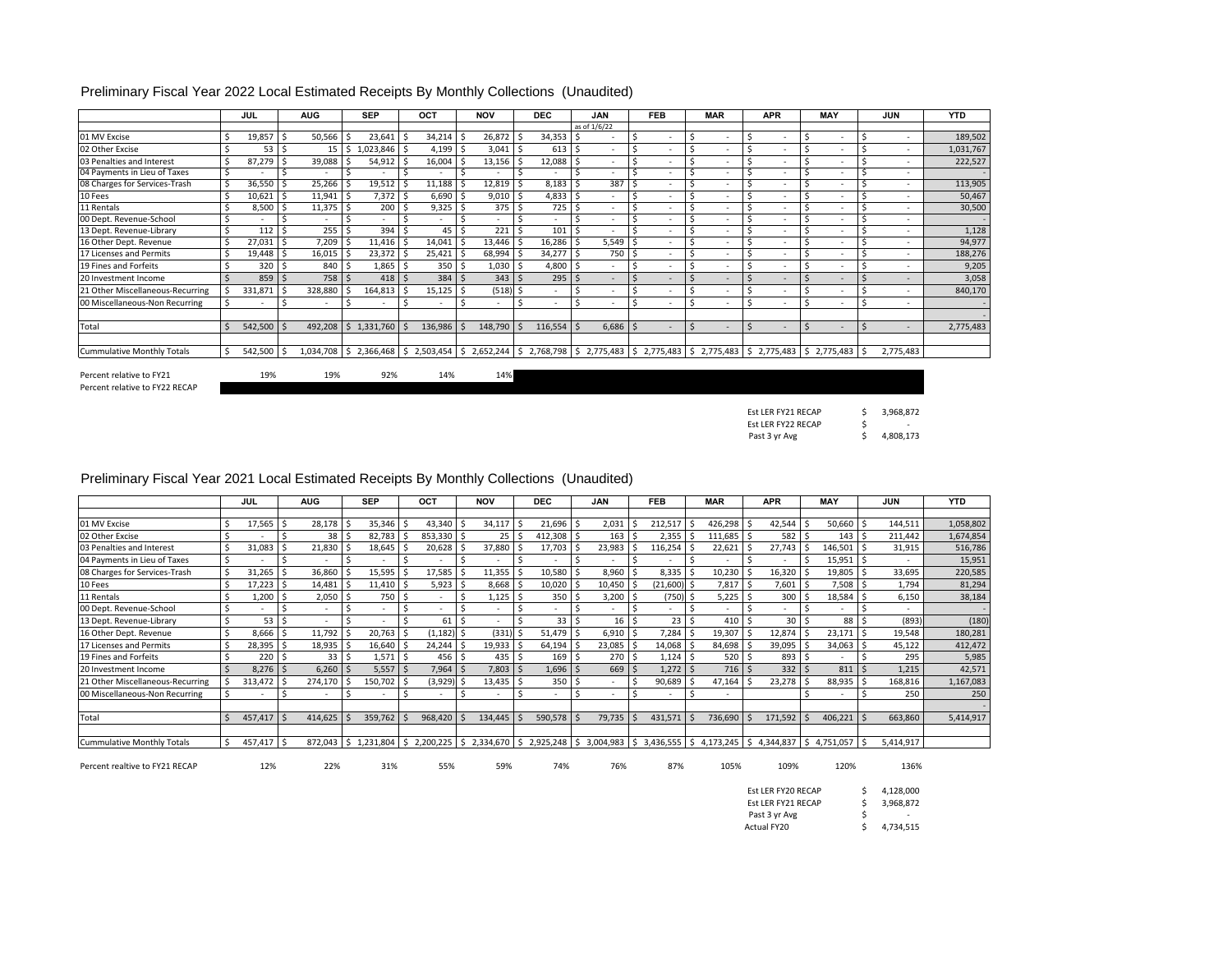**01/06/2022 09:02 |TOWN OF OAK BLUFFS |P 1**

#### **FOR 2022 07 JOURNAL DETAIL 2022 1 TO 2022 13**

| ORIGINAL APPROP                           | REVISED BUDGET | YTD EXPENDED | MTD EXPENDED | <b>ENCUMBRANCES</b> | <b>AVAILABLE BUDGET</b> | % USED |
|-------------------------------------------|----------------|--------------|--------------|---------------------|-------------------------|--------|
|                                           |                |              |              |                     |                         |        |
| 01 GENERAL FUND                           |                |              |              |                     |                         |        |
| 108 OTHER GOVT SUPPORT                    |                |              |              |                     |                         |        |
| 228,570.00                                | 228,570.00     | 100,342.50   | 0.00         | 0.00                | 128,227.50              | 43.9%  |
| 122 BOARD OF SELECTMEN<br>545,961.52      | 545,961.52     | 218,710.23   | 0.00         | 0.00                | 327, 251.29             | 40.1%  |
| 131 FINANCE COMMITTEE                     |                |              |              | 0.00                |                         |        |
| 7,675.00<br>132 FIN COMM RESERVE FD.      | 7,675.00       | 1,793.13     | 0.00         |                     | 5,881.87                | 23.4%  |
| 50,000.00                                 | 50,000.00      | 0.00         | 0.00         | 0.00                | 50,000.00               | .0%    |
| 135 TOWN ACCOUNTANT<br>162,800.00         | 162,800.00     | 77,244.12    | 0.00         | 0.00                | 85,555.88               | 47.4%  |
| 141 ASSESSORS<br>181,617.13               | 181,617.13     | 94,925.00    | 0.00         | 0.00                | 86,692.13               | 52.3%  |
| 144 TREAS/COLL (FIXED P/R COST)           |                |              |              |                     |                         |        |
| 4,663,337.64<br>146 TREASURER/COLLECTOR   | 4,663,337.64   | 2,801,434.14 | 0.00         | 0.00                | 1,861,903.50            | 60.1%  |
| 243,102.46                                | 243,102.46     | 122, 163. 14 | 0.00         | 0.00                | 120,939.32              | 50.3%  |
| 155 INFORMATION TECHNOLOGY<br>375,424.00  | 375,424.00     | 244,047.84   | 0.00         | 0.00                | 131, 376.16             | 65.0%  |
| 161 TOWN CLERK                            |                |              |              |                     |                         |        |
| 143,658.21<br>163 BOARD OF REGISTRARS     | 143,658.21     | 67,965.13    | 0.00         | 0.00                | 75,693.08               | 47.3%  |
| 27,483.10                                 | 27,483.10      | 1,200.90     | 0.00         | 0.00                | 26,282.20               | 4.4%   |
| 171 CONSERVATION COMMISSION<br>109,614.96 | 109,614.96     | 36, 432.22   | 0.00         | 0.00                | 73,182.74               | 33.2%  |
| 175 PLANNING BOARD                        |                |              |              |                     |                         |        |
| 53,307.75<br>199 UNCLASSIFIED (SELECTMEN) | 53,307.75      | 25,744.01    | 0.00         | 0.00                | 27,563.74               | 48.3%  |
| 1,311,327.00<br>210 POLICE DEPARTMENT     | 1,311,327.00   | 1,050,744.47 | 0.00         | 0.00                | 260,582.53              | 80.1%  |
| 2,656,120.04                              | 2,656,120.04   | 1,369,626.76 | 0.00         | 0.00                | 1,286,493.28            | 51.6%  |
| 220 FIRE DEPARTMENT                       | 522,094.72     | 167,545.59   | 0.00         | 0.00                | 354,549.13              | 32.1%  |
| 522,094.72<br>231 AMBULANCE SERVICE       |                |              |              |                     |                         |        |
| 504,971.40<br>241 BUILDING INSPECTOR      | 504,971.40     | 180,941.37   | 0.00         | 0.00                | 324,030.03              | 35.8%  |
| 243,647.73                                | 243,647.73     | 94,919.78    | 0.00         | 0.00                | 148,727.95              | 39.0%  |
| 249 SHELLFISH<br>211,716.94               | 211,716.94     | 95,096.24    | 0.00         | 0.00                | 116,620.70              | 44.9%  |
| 291 EMERGENCY MANAGEMENT                  |                |              |              |                     |                         |        |
| 27,200.00                                 | 27,200.00      | 5,155.01     | 0.00         | 0.00                | 22,044.99               | 19.0%  |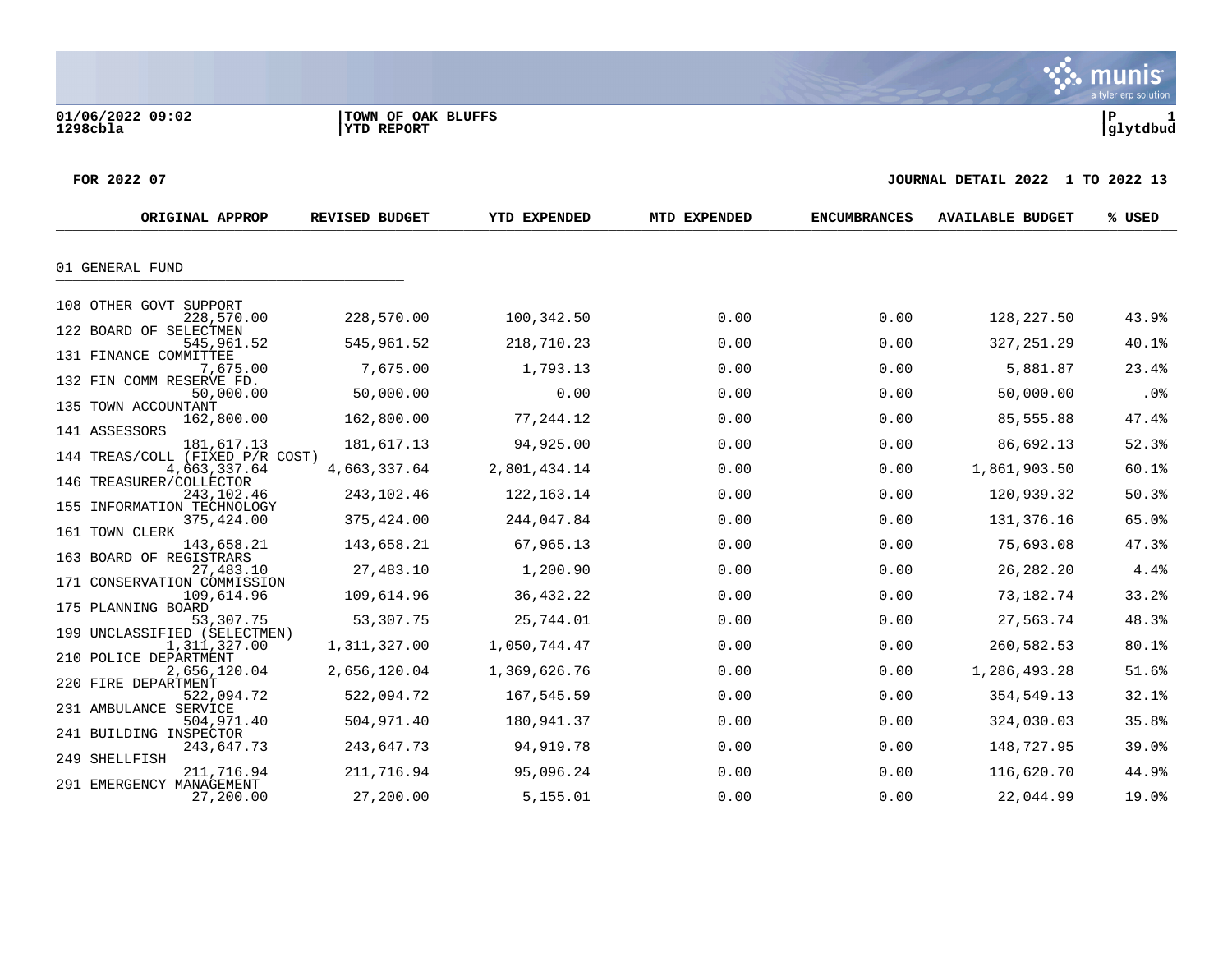**01/06/2022 09:02 |TOWN OF OAK BLUFFS |P 2**

#### **FOR 2022 07 JOURNAL DETAIL 2022 1 TO 2022 13**

| ORIGINAL APPROP                              | <b>REVISED BUDGET</b> | <b>YTD EXPENDED</b> | MTD EXPENDED | <b>ENCUMBRANCES</b> | <b>AVAILABLE BUDGET</b> | % USED |
|----------------------------------------------|-----------------------|---------------------|--------------|---------------------|-------------------------|--------|
|                                              |                       |                     |              |                     |                         |        |
| 296 MARINA MANAGER<br>286,093.00             | 286,093.00            | 186,417.30          | 0.00         | 0.00                | 99,675.70               | 65.2%  |
| 300 OAK BLUFFS SCHOOL                        |                       |                     |              |                     |                         |        |
| 8,987,185.30<br>301 MARTHA'S VINEYARD REG HS | 8,987,185.30          | 3, 114, 138. 36     | 0.00         | 0.00                | 5,873,046.94            | 34.7%  |
| 5,473,468.48                                 | 5,473,468.48          | 2,736,734.24        | 0.00         | 0.00                | 2,736,734.24            | 50.0%  |
| 421 HIGHWAY-ADMINISTRATION                   |                       |                     |              |                     |                         |        |
| 1,736,153.86                                 | 1,736,153.86          | 958,663.19          | $-3,700.00$  | 0.00                | 777,490.67              | 55.2%  |
| 519 BOARD OF HEALTH<br>245, 914. 23          | 245, 914.23           | 82,711.92           | 0.00         | 0.00                | 163, 202. 31            | 33.6%  |
| 541 COUNCIL ON AGING                         |                       |                     |              |                     |                         |        |
| 124,382.22                                   | 124,382.22            | 63,126.36           | 0.00         | 0.00                | 61,255.86               | 50.8%  |
| 543 VETERANS'<br>SERVICES<br>60,500.00       | 60,500.00             | 20,678.41           | 0.00         | 0.00                | 39,821.59               | 34.2%  |
| 610 LIBRARY                                  |                       |                     |              |                     |                         |        |
| 576,002.43                                   | 576,002.43            | 261, 251.40         | 0.00         | 0.00                | 314,751.03              | 45.4%  |
| 612 ARTS COUNCIL                             |                       |                     |              |                     |                         |        |
| 2,000.00<br>630 PARKS AND RECREATION         | 2,000.00              | 2,000.00            | 0.00         | 0.00                | 0.00                    | 100.0% |
| 197,506.20                                   | 197,506.20            | 168,497.40          | 0.00         | 0.00                | 29,008.80               | 85.3%  |
| 710 MATURING DEBT-PRINCIPAL                  |                       |                     |              |                     |                         |        |
| 2,459,102.48                                 | 2,459,102.48          | 1,274,102.48        | 0.00         | 0.00                | 1,185,000.00            | 51.8%  |
| 750 MATURING DEBT-INTEREST<br>871,957.79     | 871,957.79            | 528,693.13          | 0.00         | 0.00                | 343, 264.66             | 60.6%  |
| 760 MATURING BAN-INTEREST                    |                       |                     |              |                     |                         |        |
| 50,000.00                                    | 50,000.00             | 0.00                | 0.00         | 0.00                | 50,000.00               | .0%    |
| TOTAL GENERAL FUND                           |                       |                     |              |                     |                         |        |
| 33, 339, 895.59                              | 33, 339, 895.59       | 16, 153, 045. 77    | $-3,700.00$  | 0.00                | 17,186,849.82           | 48.4%  |
| <b>GRAND TOTAL</b>                           |                       |                     |              |                     |                         |        |
| 33, 339, 895.59                              | 33, 339, 895.59       | 16, 153, 045. 77    | $-3,700.00$  | 0.00                | 17,186,849.82           | 48.4%  |

\*\* END OF REPORT - Generated by Carrie Blair \*\*

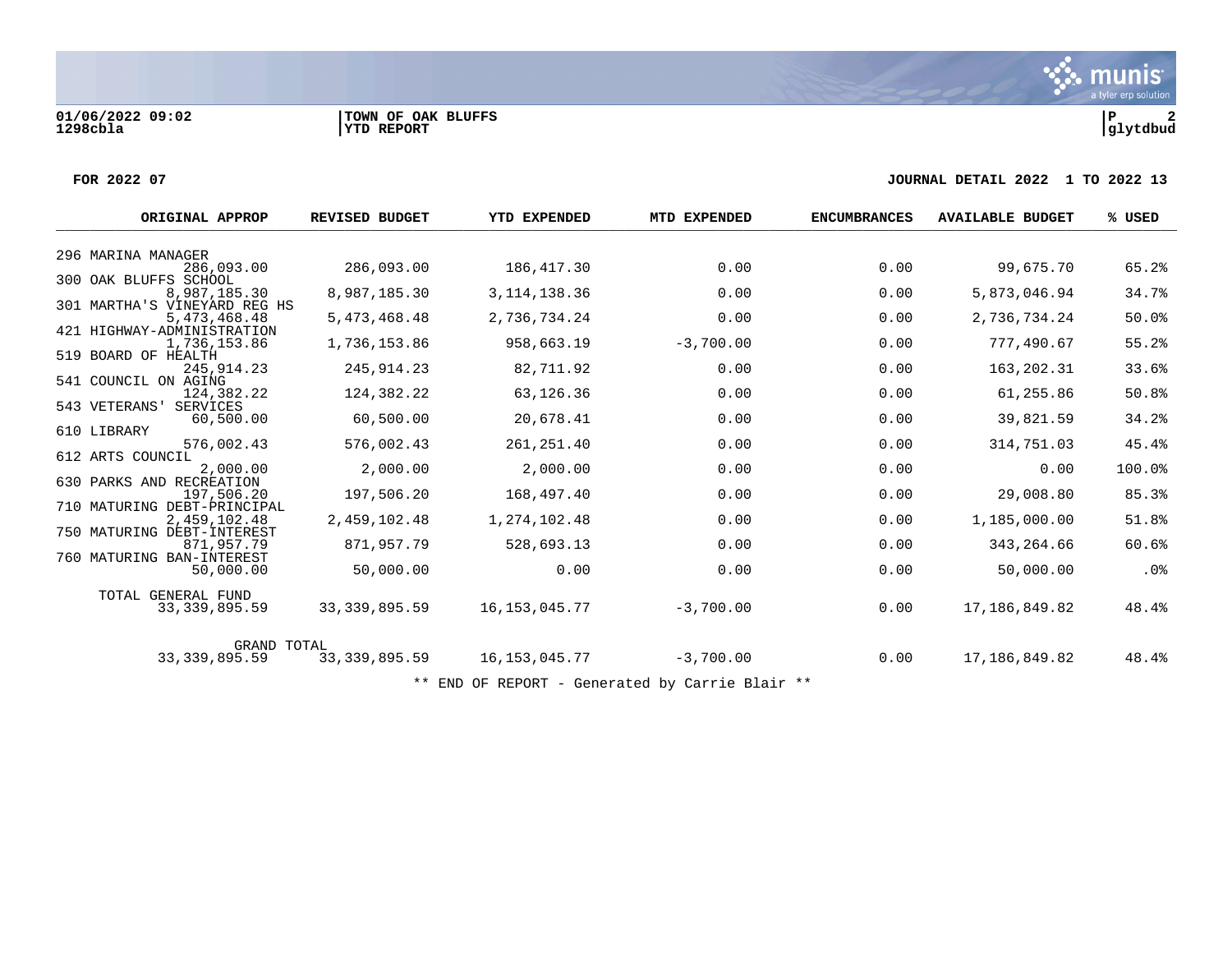**01/06/2022 09:02 |TOWN OF OAK BLUFFS |P 3 1298cbla |YTD REPORT |glytdbud**



#### **REPORT OPTIONS**  \_\_\_\_\_\_\_\_\_\_\_\_\_\_\_\_\_\_\_\_\_\_\_\_\_\_\_\_\_\_\_\_\_\_\_\_\_\_\_\_\_\_\_\_\_\_\_\_\_\_\_\_\_\_\_\_\_\_\_\_\_\_\_\_\_\_\_\_\_\_\_\_\_\_\_\_\_\_\_\_\_\_\_\_\_\_\_\_\_\_\_\_\_\_\_\_\_\_\_\_\_\_\_\_\_\_\_\_\_\_\_\_\_\_\_\_\_\_\_\_\_\_\_\_\_\_\_\_\_\_\_\_

Field # Total Page Break Year/Period: 2022/ 7<br>1 Y N Print revenue as cree Sequence 1 1  $Y$  N Print revenue as credit: Y<br>Sequence 2 2 Y N Print totals only: Y Sequence 2 2 2 Y N Print totals only: Y<br>
Sequence 3 0 N N Suppress zero bal acc Sequence 3 0 0 N N Suppress zero bal accts: Y<br>Sequence 4 0 N N Print full GL account: N Print full GL account: N Double space: N Report title:  $Rol1$  projects to object: N YTD REPORT Carry forward code: 1 Print journal detail: Y Print Full or Short description: F<br>Print MTD Version: Y Print MTD Version: Y The Second To Yr/Per: 2022/13 Print Revenues-Version headings: N 1nclude budget entries: Y<br>Format type: 1 1ncl encumb/liq entries: Incl encumb/liq entries: Y<br>Sort by JE # or PO #: J Print revenue budgets as zero: N Sort by JE # or PO #: J Include Fund Balance: N New York Beasing Detail format option: 1 Include requisition amount: N Multiyear view: D Amounts/totals exceed 999 million dollars: Y

Find Criteria Field Name Fund 01 Department Character Code<br>Org  $01108:01760$  $Object$ Account type Account status Rollup Code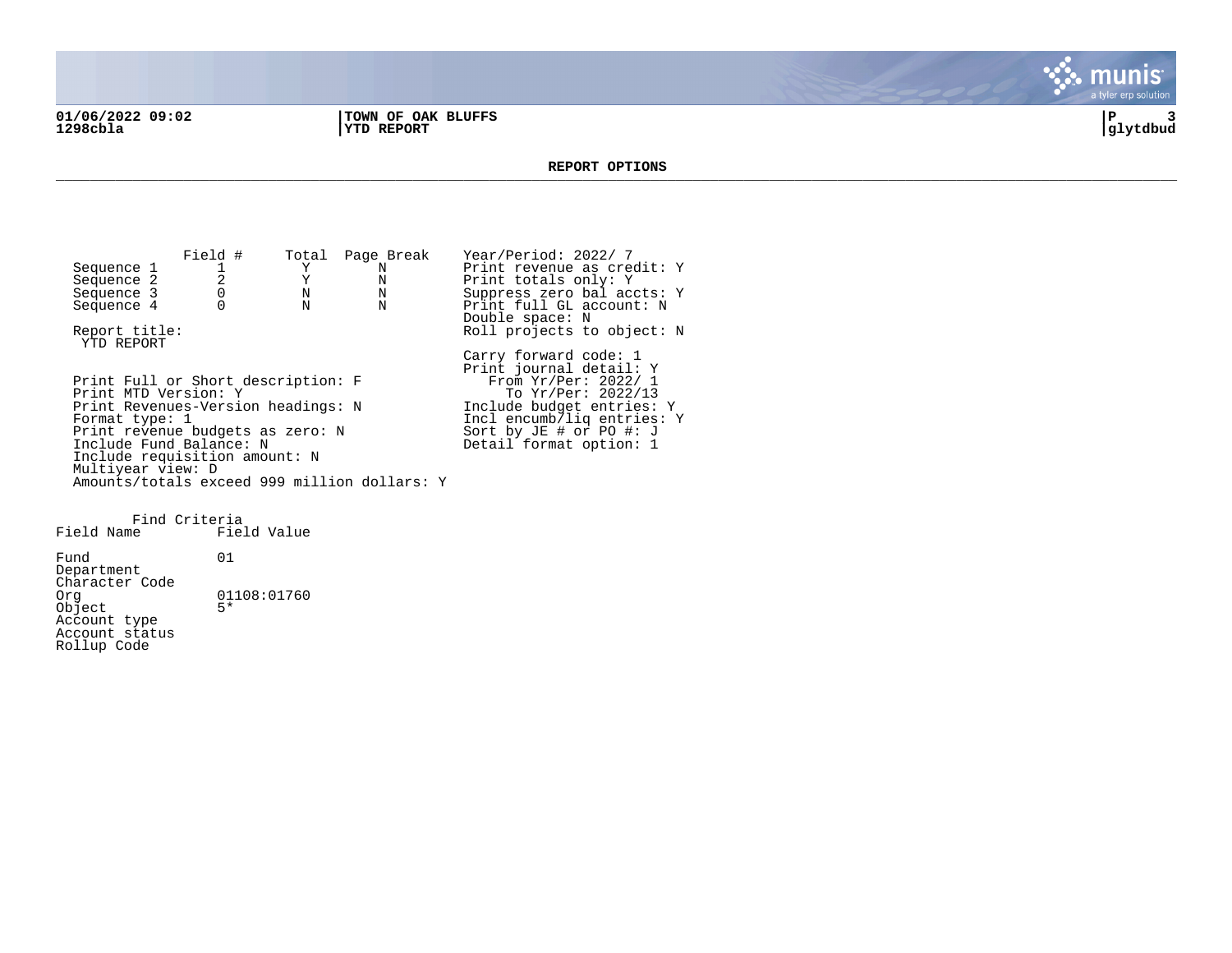munis a tyler erp solution

#### **FOR 2022 07 JOURNAL DETAIL 2022 1 TO 2022 13**

| ORIGINAL APPROP                                                         | <b>REVISED BUDGET</b>            | <b>YTD ACTUAL</b>                 | MTD ACTUAL          | <b>ENCUMBRANCES</b> | <b>AVAILABLE BUDGET</b>       | % USED          |
|-------------------------------------------------------------------------|----------------------------------|-----------------------------------|---------------------|---------------------|-------------------------------|-----------------|
| 01 GENERAL FUND                                                         |                                  |                                   |                     |                     |                               |                 |
| 01 MOTOR VEH EXCISE<br>$-800,000.00$<br>02 OTHER EXCISE                 | $-800,000.00$                    | $-189,502.44$                     | 0.00                | 0.00                | $-610, 497.56$                | 23.7%           |
| $-1,399,910.00$<br>03 PENALTIES & INTEREST<br>$-100,000.00$<br>04 PILOT | $-1,399,910.00$<br>$-100,000.00$ | $-1,031,767.32$<br>$-222, 527.25$ | 0.00<br>0.00        | 0.00<br>0.00        | $-368, 142.68$<br>122,527.25  | 73.7%<br>222.5% |
| $-14,000.00$<br>08 CHGS TRASH DISP<br>$-175,000.00$                     | $-14,000.00$<br>$-175,000.00$    | 0.00<br>$-113,905.00$             | 0.00<br>$-387.00$   | 0.00<br>0.00        | $-14,000.00$<br>$-61,095.00$  | .0%<br>65.1%    |
| 09 OTHER CHGS<br>0.00<br>10 FEES<br>$-88,500.00$                        | 0.00<br>$-88,500.00$             | 1,464.89<br>$-50,697.93$          | 0.00<br>0.00        | 0.00<br>0.00        | $-1, 464.89$<br>$-37,802.07$  | 100.0%<br>57.3% |
| 11 RENTALS<br>$-45,000.00$<br>13 DEPT LIBRARY                           | $-45,000.00$                     | $-30,500.00$                      | 0.00                | 0.00                | $-14,500.00$                  | 67.8%           |
| $-2,500.00$<br>16 OTHER DEPTL<br>$-122,500.00$<br>17 LIC & PERMITS      | $-2,500.00$<br>$-122,500.00$     | $-1,128.02$<br>$-94, 977.29$      | 0.00<br>$-5,548.74$ | 0.00<br>0.00        | $-1, 371.98$<br>$-27,522.71$  | 45.1%<br>77.5%  |
| $-396,700.00$<br>19 FINES & FORFEIT<br>$-15,000.00$                     | $-396,700.00$<br>$-15,000.00$    | $-188, 276.20$<br>$-9, 205.00$    | $-750.00$<br>0.00   | 0.00<br>0.00        | $-208, 423.80$<br>$-5,795.00$ | 47.5%<br>61.4%  |
| 20 INVMT INCOME<br>$-50,000.00$<br>21 MISC RECURRING<br>$-950,000.00$   | $-50,000.00$<br>$-950,000.00$    | $-3,057.62$<br>$-840, 170.31$     | 0.00<br>0.00        | 0.00<br>0.00        | $-46,942.38$<br>$-109,829.69$ | 6.1%<br>88.4%   |
| TOTAL GENERAL FUND<br>$-4, 159, 110.00$                                 | $-4, 159, 110.00$                | $-2,774,249.49$                   | $-6,685.74$         | 0.00                | $-1,384,860.51$               | 66.7%           |
| TOTAL REVENUES<br>$-4, 159, 110.00$                                     | $-4, 159, 110.00$                | $-2,774,249.49$                   | $-6,685.74$         | 0.00                | $-1,384,860.51$               |                 |
| GRAND TOTAL<br>$-4, 159, 110.00$                                        | $-4, 159, 110.00$                | $-2,774,249.49$                   | $-6,685.74$         | 0.00                | $-1,384,860.51$               | 66.7%           |

\*\* END OF REPORT - Generated by Carrie Blair \*\*